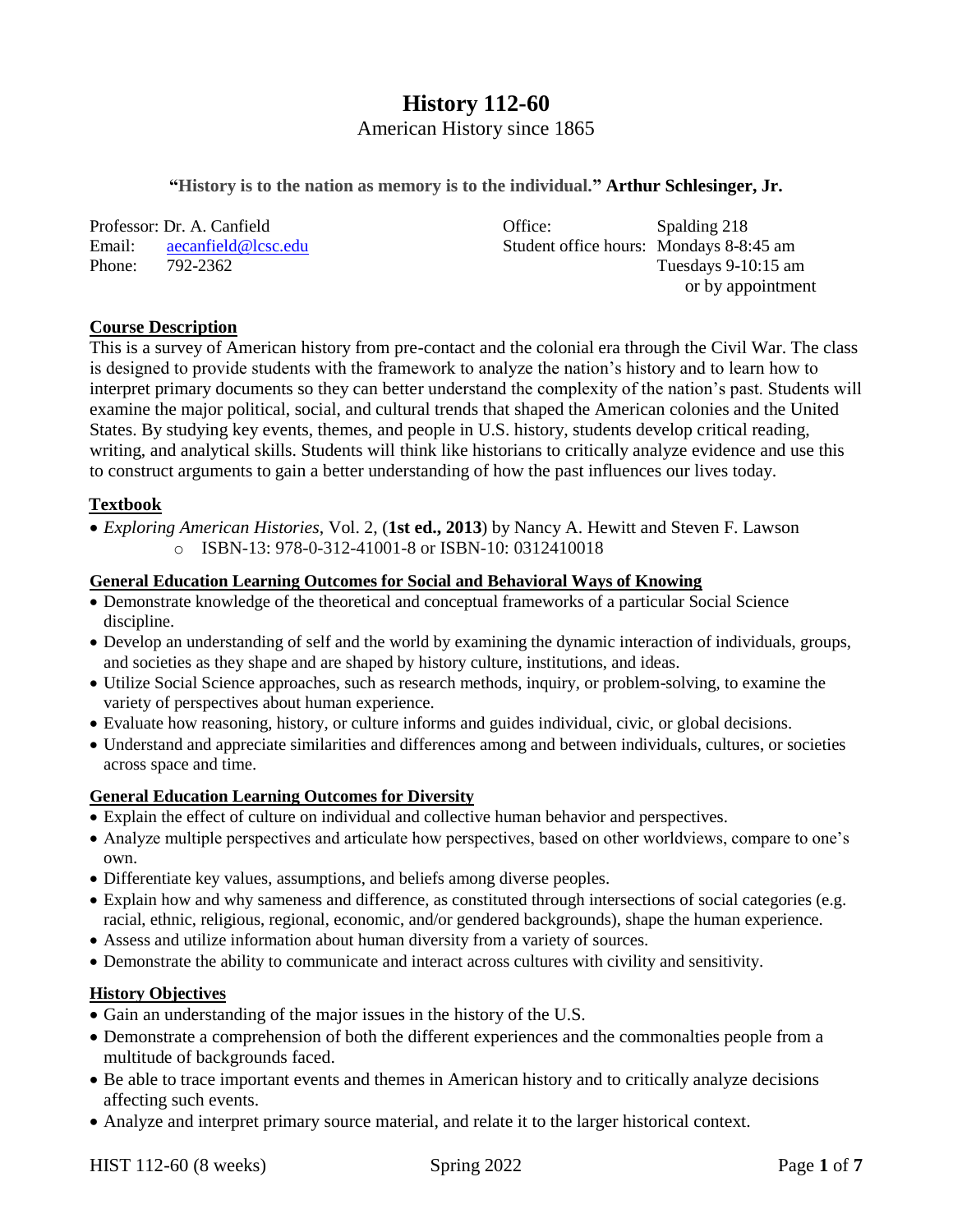## **Course Structure**

Welcome to the class! This class will be fast-paced to cover all of the material in eight weeks. Taking an online class in general, but especially on a shortened schedule, requires a great deal of self-motivation. I'm here to help however I can, but you will really need to keep yourself focused and moving in this class. All of the modules and assignments are open from the first day of class. There are deadlines and specific due dates for all assignments, but you can always work ahead and submit early. Feel free to use this option to make the schedule work for you!

Make sure you read through the whole syllabus, as well as the information in the "Welcome! Begin Here" module. There are fourteen content-based modules (numbered 1-14), as well as the "Welcome" Module, a module on Canvas resources ("Canvas: Overview and Resources for Students), a module with scanned version of the primary documents for essays (see below) and tips for essays ("Primary Document Analysis Essays"), and a module with information regarding your final research paper ("Final Research Project"). Within each numbered module, there is a brief historical overview, a short video from me that will provide additional content or analysis to help you understand and interpret the readings from the book, and learning objectives. Make sure that you read each textbook chapter, watch each overview video, and access any links that I may have included in a module. I have also included copies of the "Two Views" documents from each chapter, just in case students have a different edition of the book (see below).

There are fourteen chapters and modules (this course does not cover Chapters 28 or 29). Every numbered module for this course is based on a chapter from the textbook, *Exploring American Histories*. You need to make sure that you have the correct volume (Volume 2) and edition (1<sup>st</sup> edition) of the required textbook or else you won't have the correct documents for the essay assignments (although I have supplied those on Canvas, so you aren't completely out of luck!). For every chapter, there are three **POTENTIAL** assignments: a quiz, a short-answer response (SAR), and a document analysis essay. You **DO NOT** have to complete all the assignments for each module, but you do need to read each chapter and watch the overview video. By the end of the class, you need to have taken 10 quizzes, written on 8 SARs, and submitted four document analysis essays. If you take more than ten quizzes or submit more than eight short answer responses, I will drop your lowest scores. For the essays, you are writing on four of the fourteen chapters. I have blocked them into four different groups for the four total essays with a specific due date for each group: Chapters 14-17 are Group 1; Chapters 18-21 are Group 2; Chapters 22-24 are Group 3; and Chapters 25-27 are Group 4. Within those four groups, you are just writing on ONE of those chapters. You cannot write on two of the chapters for Group 1, one for Group 2, one for Group 3, and then nothing for Group 4. The goal is to spread the essays out so you are delving into different chronological eras and events. Additionally, instead of midterm and final exams, you will write a final research paper, with a topic proposal and annotated bibliography associated with that.

For the most part, we will be moving through two chapters/modules per week. The course schedule shows due dates, but a good rule of thumb is that quizzes are due Mondays and Thursdays, short answer responses are due Tuesdays and Fridays, and essays are due March 26, April 16, April 28, and May 6. Again, you don't have to take every quiz, submit every SAR, or write an essay on every chapter.

All of the assignments (quizzes, discussions, and essays) and links for their submissions can be found within their associated modules. The calendar has all of the assignment due dates loaded onto it, and there is a printout in the "Welcome! Begin here" module under the link "Course schedule at a glance" that has all the due dates listed out, and a week-by-week schedule. Everything is due by 11:59 pm PST on the date noted. Bear in mind, however, that tech support may not be available late in the evening and I am unavailable after 5 pm PST and on weekends.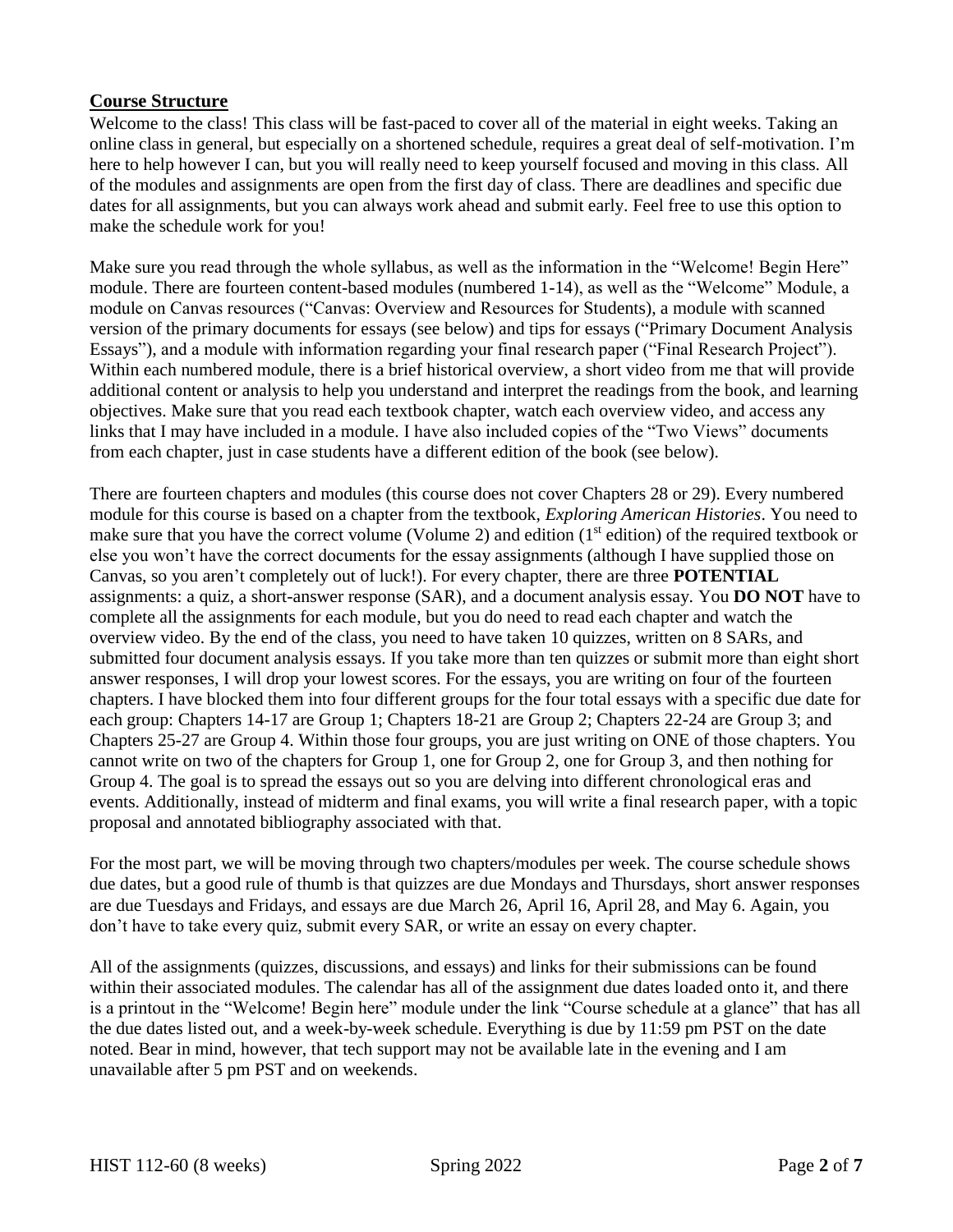## **Course Requirements**

**Introductory post**: You are required to respond to an introductory discussion forum. This response is worth fifteen points and is due **by 12 pm on Tuesday, March 15**. This post will count as your enrollment verification for the course. It is the easiest 15 points of the course, so don't miss it!

**Chapter quizzes:** There will be a chapter quiz on Canvas for Chapters 14 through 27 (this course does not cover Chapters 28 or 29). The quizzes are to ensure that students are completing their reading and that they have a firm grasp on important figures and events so that they can understand the content. These quizzes will be multiple-choice and are worth ten points each. There are 14 quizzes total, and I will drop your four lowest scores (or you can just take 10). The quizzes are timed (45 minutes), but must be completed in one sitting. You must finish the quiz once you begin it. You are allowed to use your textbook for these quizzes. I **do not** allow make-ups on these except for in cases of documented emergencies (please see my attendance policy) and documented school-related events. If you miss a quiz for any other reason, please do not ask for an exception. These quizzes will make up 100 points of your final grade (10 quizzes @10 points each). Quizzes are due on Mondays and Thursdays. You need to have completed five of these quizzes by midterm (April 15).

**Short answer responses (SARs)**: There are discussion threads for each module, each based on questions I pose. You need respond to at least eight of these for the entire semester (8 different chapters of the 14 chapters for the course). You can respond to more, and I will just drop your lowest scores and take your highest eight. These responses need to be at least 400 words and utilize different material from the chapter (including primary documents, where appropriate). Students may go in and respond to other students' posts and engage in discussions with each other, but this is not a requirement. These short answer responses are worth 25 points each, for a total of 200 points for the entire course (8 SARs @25 points each). There is a grading rubric for these responses, which you can find with each question, that deals with content, analysis, and etiquette for discussion forums. Please see the course calendar for individual due dates for these posts. Short answer responses are due on Tuesdays and Fridays each week. You need to have completed five of these SARs by midterm (April 15).

**Document analysis essays**: You are required to write four short essays for this course based on the **"Two Views" primary documents** that can be found in each chapter. You are not writing on every chapter. There are four groups of chapters, and you will choose one chapter for each group. Group 1 is Chapters 14- 17 and this first essay is due March 26. Group 2 is Chapters 18-21 and this essay is due April 16. Group 3 is Chapters 22-24 and this essay is due April 28. Group 4 is Chapters 25-27 and this final essay is due May 6. You can always submit early, too. Please see the overview and instructions on Canvas (in the module labeled "Primary Document Analysis Essays"). These papers need to be two FULL pages (double-spaced, Times New Roman, 12-point font, one-inch margins), minimum, and they are worth 75 points each. They need to be completed in Word and submitted through the course site under the links within the document analysis essays section (found under "Assignments" as well as links in each individual module). Each chapter provides one "Two Views" option for a total of thirteen possibilities. You only need to complete four of these papers for the entire course (one in each of the groups listed above). You CANNOT submit one essay in Group 1, and then three in Group 2, and then none for Groups 3 and 4. These papers are worth 300 points total (4 papers @ 75 points each). There is a rubric for how I will grade your essays on the assignment link page for each essay link. The documents are based on the **FIRST** edition of the book. If you have another edition, you can find the correct documents in the "Document Analysis Essays" module on Canvas, or within each module (each module corresponds to a chapter). You must write on the correct documents (titles, document numbers, and page numbers are noted on each assignment and in the course schedule).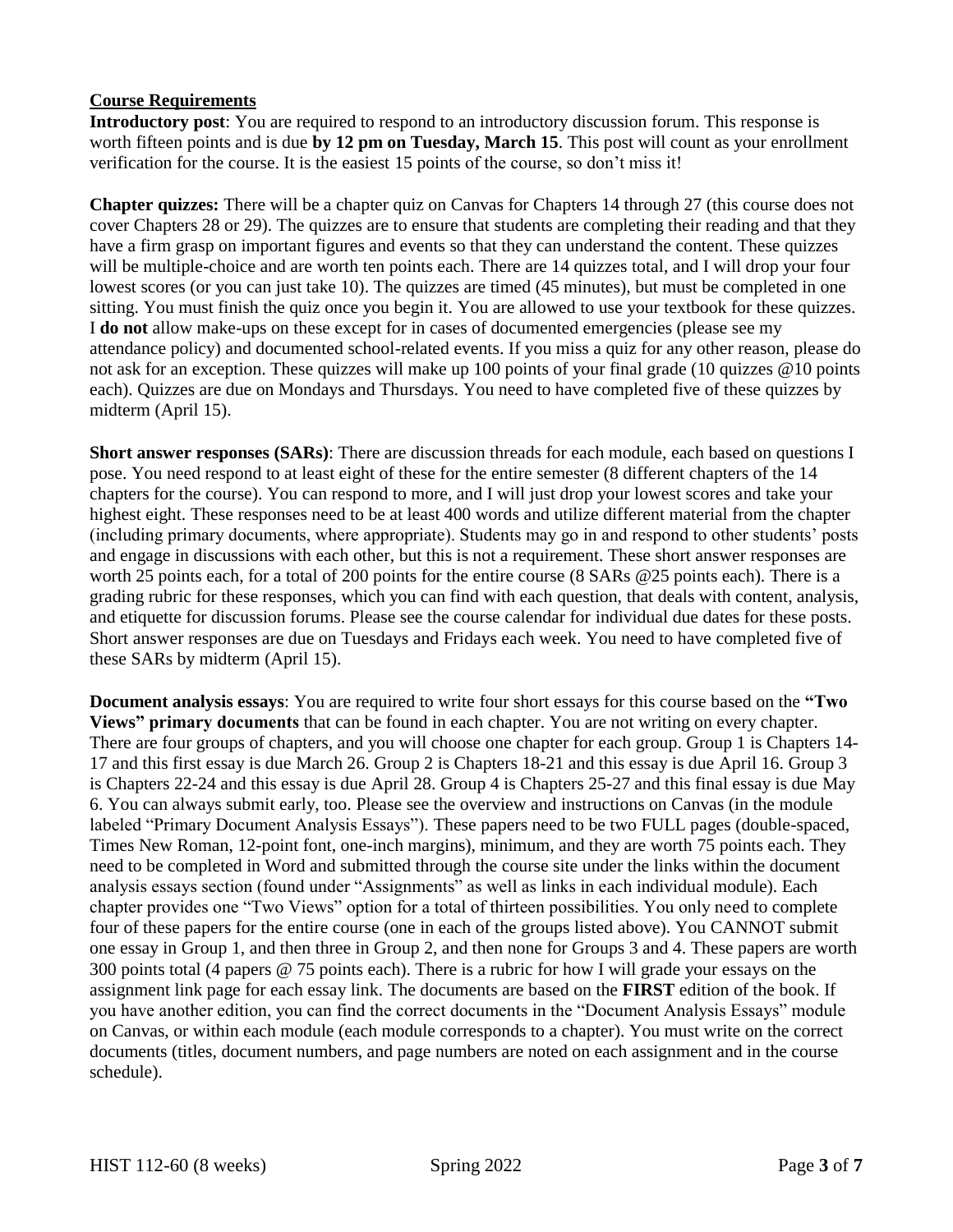**Final research project**: This project is the major assignment for the course and the paper itself (6-8 pages) is worth 300 points. There is also a topic proposal for this paper worth an additional 25 points and an annotated bibliography worth 60 points. You are going to spend a good amount of time researching this, so make sure it is a topic or project in which you are interested. There are a variety of project types that will be allowed for this assignment, and you can find your options on Canvas in the module labelled "Final Research Project." Some are traditional research papers (with prompts to guide you), but most are creative ways to approach history and are designed to get you to delve more deeply into a topic or theme that interests you. All the options require some outside research, but I am available through office hours or meetings via video conference (Zoom) or email or phone to talk with you about your projects if you have questions, need help, or just want to bounce some ideas off of me. **All of the research projects/topics must fall within the chronological time frame of the class (since 1865).**

To help you get started and keep you on track, I am requiring that you submit a topic proposal in Week 3 (Module 5). In this, you need to identify which of the final research topics (again, from the list I am providing) you are choosing and how you think you are going to approach it. The goal with this is to make sure you are thinking about your topic early enough to really get going on your research. For this topic proposal, you need to do more than just restate which prompt you will be exploring; you need to be specific on how you are approaching it. For example, if you choose the prompt on the historical road trip, you need to identify your theme you are exploring in the trip, and at least a few of the locations and/or destinations. You cannot just say you are going to research the road trip option. I can provide you book or article suggestions once I know your topic area. This short topic proposal, due **April 6**, is worth 25 points. I have provided a sample topic proposal in the Module 4, as well as in the Final Research Project module. Make sure you look at this topic proposal example before you submit this assignment! If you change your topic or switch which essay prompt you are responding to after you submit this assignment, you will need to get approval from me.

With your research paper, you are required to also submit an **annotated bibliography**. This will be in addition to a works cited page at the end of your final research paper (in whatever style you are most comfortable with, such as MLA or APA), and you still need to cite your work in the body of the paper itself so I can see where you found specific information. An annotated bibliography includes the basic information of the source (author, title, date of publication, etc.), and it also includes a brief summary of the source and how you used it. Please see the sample on Canvas in the Final Research Project module for how this can be done. You need at least **THREE** out-of-class sources for your final project. Primary sources are those created at the time, such as letters, diaries, speeches, photographs, newspaper articles, etc. Secondary sources are written later, are researched, and include analysis or interpretation of events. In our course textbook, you will see a variety of primary sources (and they are explicitly labeled) and you will be analyzing some of them in your document analysis essays. The textbook itself is an example of a secondary source. There is an example of an annotated bibliography along with some suggestions and instructions in the Final Research Project module. The annotated bibliography is worth 60 points.

Your **final research project** and an **annotated bibliography** (with at least three out-of-class sources) are both due by **11:59 pm on May 12**. There is an example of an annotated bibliography along with some suggestions and instructions in the Final Research Project module and in Module 9. The annotated bibliography is worth 60 points and the final paper is worth 300 points. To give you more time to research and write this final paper, there will be no new content for the last week of the class (Week 8). Again, this course is fast-paced, but you might want to be working on that paper before that final week.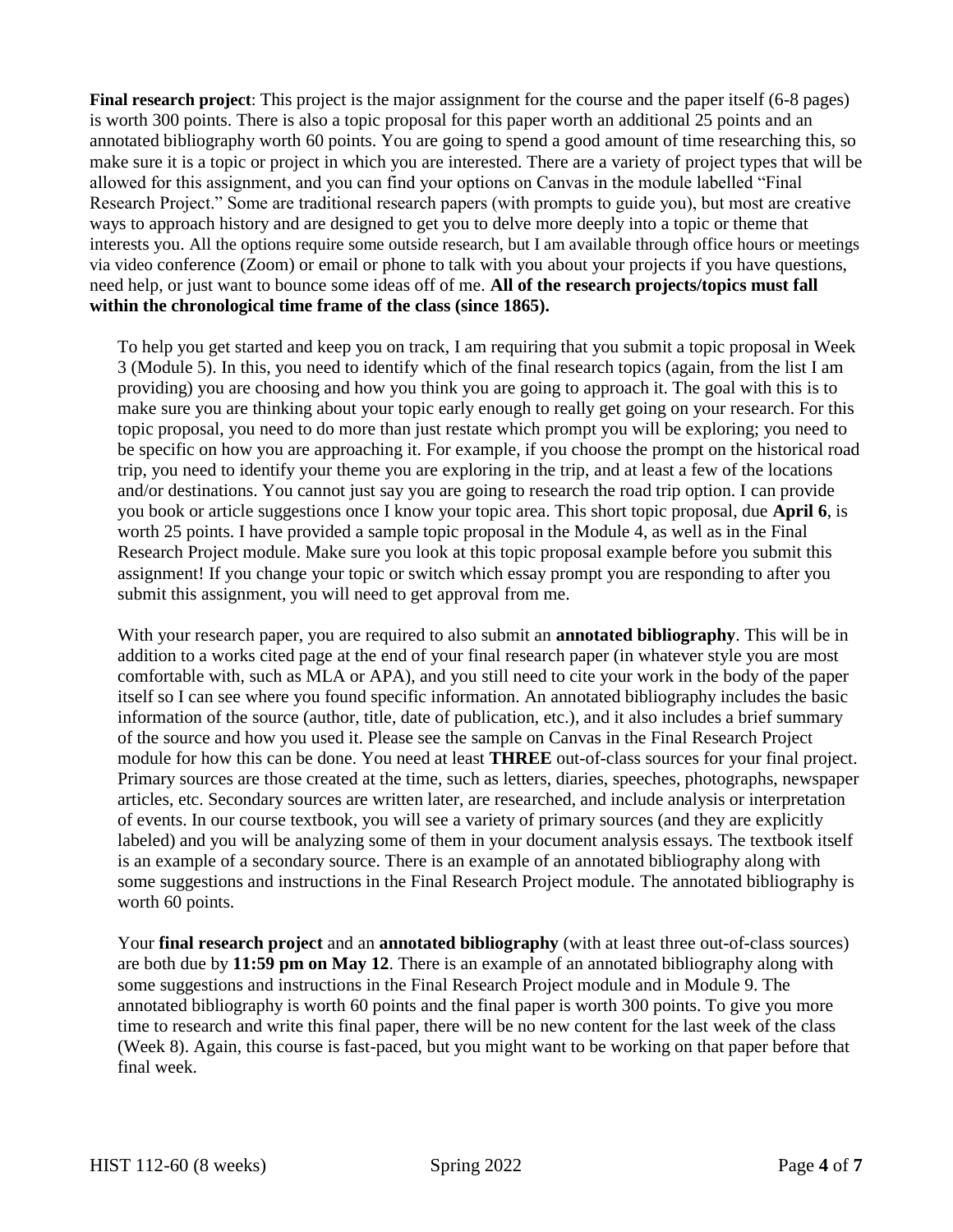## **Miscellaneous class information**

**Late assignments:** Assignments are due on the day noted on the course schedule and in the Canvas calendar. All work will be submitted through Canvas. Late work will be accepted for the SARs and essays (not for quizzes, the annotated bibliography, or the final research paper), but will lose 5% for each day late, including weekends. Late work won't receive any feedback. Late assignments also have a one-week deadline, after which I will no longer accept them without documentation demonstrating why you could not get your assignments in on time. There will be no late work accepted on quizzes, or on the final research paper and annotated bibliography.

**Excused absences:** If you need to take some time away from classes due to events in your life, just let me know. Stay in communication with me if issues come up and I can be understanding. Excused absences can include jury duty, school-related activities, documented emergencies, etc. If you have a documented excused absence, let me know as soon as you can so I can work with you.

**Student office hours:** While I am in my office often, I reserve Mondays from 8-8:45 am and Tuesdays from 9-10:15 am just for students. These times are for students to come in and meet with me, or call me on my office phone. If you have questions about assignments or course content, or just want to discuss history, class, or even college in general, this is a great time to stop in. I will require masks in my office for the entire semester. I can also meet with students virtually. If you would like to meet on Zoom, you will need to make an appointment with me. Just email me so we can set up a time. If my office hours in general don't work for your schedule, please email me and we can find a better time.

**Classroom Etiquette:** Basic "rules of respect" will be observed at all times in this course. Some of the discussion prompts or responses within the SAR assignments might bring up sensitive subject matters in this class including, but not limited to, issues of race, ethnicity, class, gender, religion, and politics. Since history is open to multiple interpretations, disagreement is fine—but disagreements are to be grounded in historical interpretation. They must be targeted at ideas and they must be delivered respectfully. Personal attacks against individuals will not be tolerated. You can expect the same respect from me that I expect from you.

**Diversity/inclusivity**: One of my goals for this class is to create and foster a learning environment that supports a diversity of thoughts, perspectives and experiences, and allows for feelings of inclusivity for all students' identities (including race, gender, class, sexuality, religion, ability, etc.). If you have a name and/or set of pronouns that differ from those that appear on my class roster, please let me know. As we all work with each other, let's be mindful that we are all constantly in a learning process, especially as it comes to diverse perspectives and identities. If something was said in one of the online discussion threads that made you feel uncomfortable, please talk to me about it. As we will be discussing sometimes sensitive and challenging material in class, we need to work together to create an atmosphere of trust and safety in this class. We will work together to foster an environment in which each class member is able to hear and respect each other. If this is not happening, please let me know so we can find solutions. If you need to miss class for any cultural or religious reasons (including holidays), please let me know so we can find a way to keep you caught up.

**Accommodations:** Students requiring special accommodations or course adaptations due to a disability and/or a health-related issue should contact Accessibility Services at 208-792-2677 or by visiting their office at LIB 163. The [Accessibility Services](https://www.lcsc.edu/accessibility-services/student-information) webpage is a helpful place to start, as well Official documentation may be required in order to receive an accommodation and/or adaptation. I am happy to work with you so that you can be successful. Please communicate with me and the Accessibility Services office so we can do this.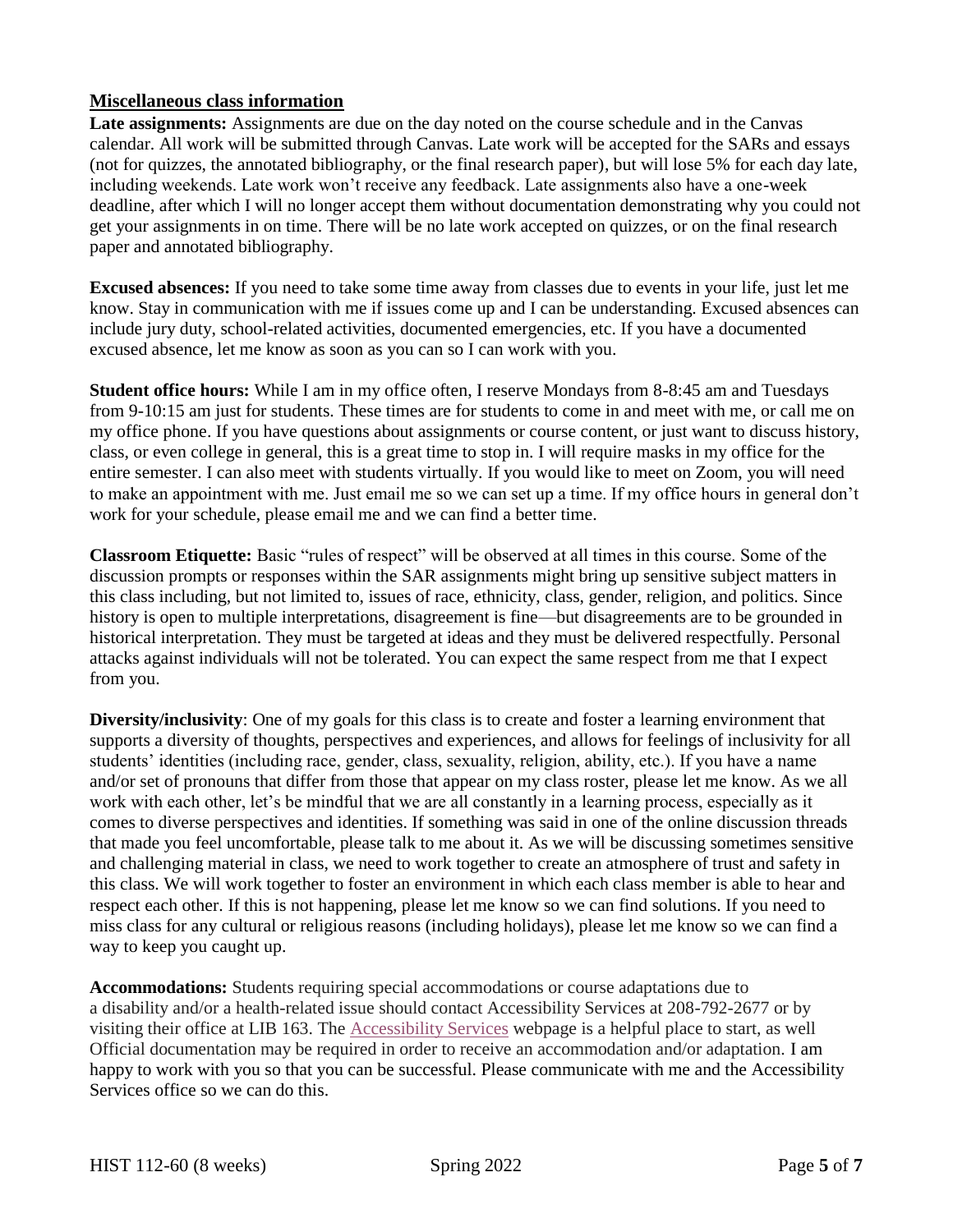**Email:** I recommend that you use the course email in Canvas to contact me, but if that is not working for some reason, make sure you use my correct email (aecanfield@lcsc.edu). DO NOT just rely on the autocomplete feature; type it in fully yourself to make sure it is correct. I am not responsible for emails sent to an incorrect address. Do not delete any emails to me unless I have responded. I will always respond to let you know that I received your message. If I have not replied within two working days, assume that I did not get the email. I only check my work email during work hours (Monday-Friday, 8am-5pm), so don't worry if you don't get a response from me to an email sent in the evening or on the weekend. If you are emailing me outside of the Canvas email system, please put HIST 112 in the subject line.

\*\*When emailing me (or any professor), be sure to use basic email etiquette. Always use a polite salutation at the beginning of your message. "Hey" or "Hey Prof" is not suitable. Use correct grammar and punctuation, and proofread and spell check your message. Don't send an email until you have used your resources wisely; check the syllabus for clarification before asking when the next assignment is due, for example.\*\*

**Academic Integrity**: Academic honesty is expected of all students. Instances of academic dishonesty will result in the failure of the class. Academic dishonesty includes plagiarism (the use of someone else's words or ideas without acknowledgement), cheating on assignments, multiple submissions, and assisting someone else in committing academic dishonesty. Academic dishonesty is a serious offense and will be treated as such. Violations of academic honesty will be reported to the appropriate school officials and the student will fail the course. No exceptions.

**Feedback:** My goal is to provide timely and constructive feedback on all of your assignments. Your quizzes will be graded as soon as you submit them; however, you will not be able to see correct answers until after the due date has passed. For discussion posts, you will receive feedback and grades within seven days following when responses to others students were due. For all other assignments, you will receive feedback and grades within two weeks (but my aim is still closer to one week). If for some reason I am unable to meet these deadlines, I will announce it. Barring any unforeseen emergencies, though, this shouldn't be a problem. **Late work will not receive feedback.** Look for the personal/confidential feedback after I submit your grade.

**Course expectations:** In general, I expect college students to be self-directed and self-motivated learners, and this is especially true in an 8-week course. You need to successfully manage your time and keep on top of all assignments and due dates. The general rule of thumb for all college classes is that for every credit hour in class, you are also spending 3 hours outside of class. This means that for a 3-credit class, you are spending 3 hours/week in the class and 9 hours/week preparing for it (studying, reading, writing, etc.). This schedule is most likely a bit heightened in an 8-week course, so make sure you dedicate enough time each week to stay on top of your readings and assignments. I want you to be successful, and I am here to help you. If you need assistance, have any questions, or are struggling at any time, please contact me. Never be intimidated about the prospect of talking with your professors. We really are here to help.

**Incomplete policy:** I understand that unforeseen circumstances can arise in students' lives, especially now, making them unable to complete a course. You can request an Incomplete Grade (I) in certain circumstances; however, you will only have one semester to make up the work before the I turns into an F grade. To receive an Incomplete, you need to discuss the issues and options with me, and then make a "formal" request (an email is fine). You need to have completed at least 80% of the work for the course. Please contact me as soon as you can if you believe you will need an Incomplete. Pay attention to the dates in the syllabus for dropping courses and withdrawals, as well. My mantra over the last year has been all about flexibility and compassion. **There is much out of control in everyone's lives right now and I am here to help you succeed in this class however I can. Just try to stay in communication with me if things change suddenly on you, as things have been prone to do these last few years.**